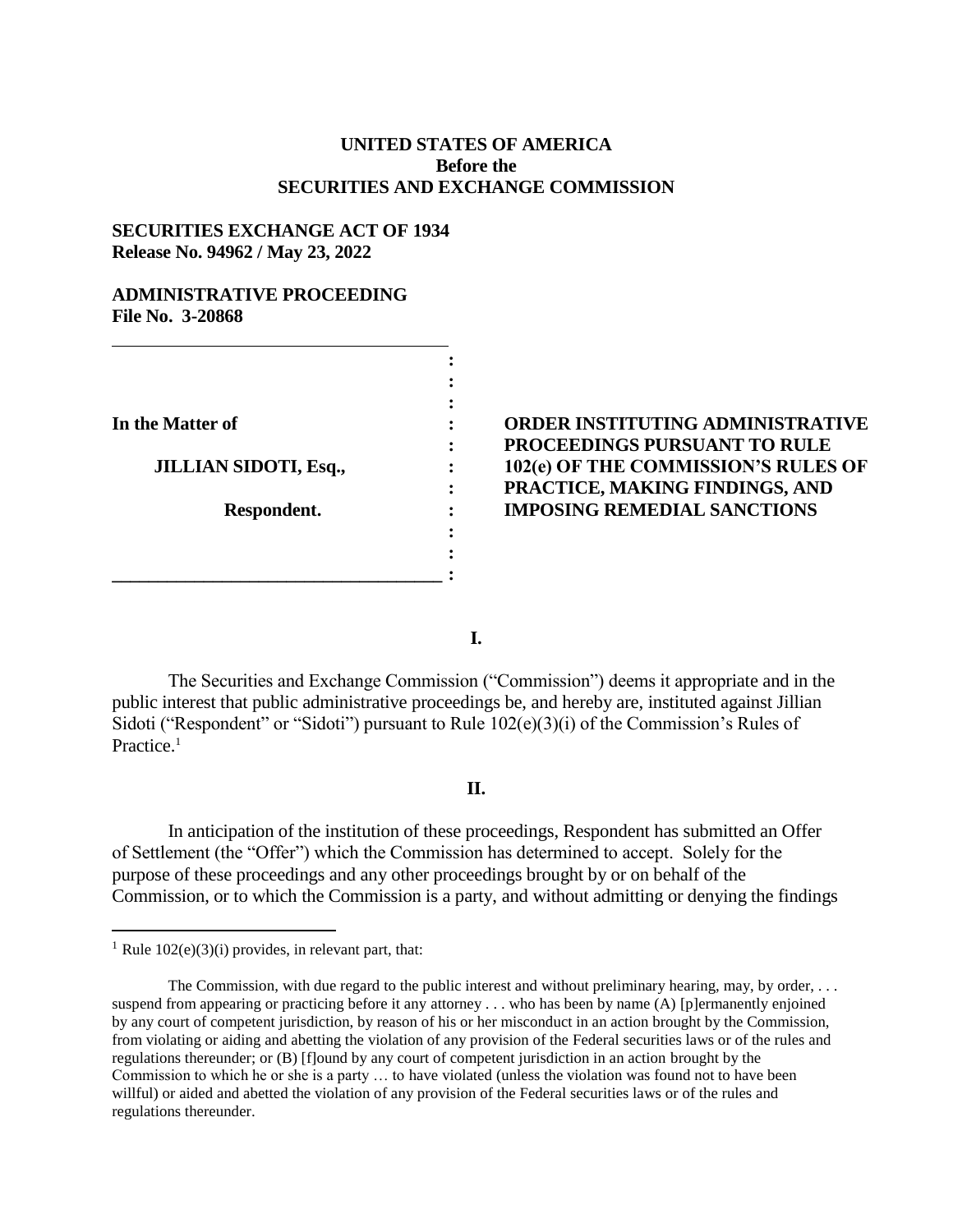herein, except as to the Commission's jurisdiction over her and the subject matter of these proceedings, and the findings contained in Section III.2 below, which are admitted, Respondent consents to the entry of this Order Instituting Administrative Proceedings Pursuant to Rule 102(e) of the Commission's Rules of Practice, Making Findings, and Imposing Remedial Sanctions ("Order"), as set forth below.

#### **III.**

On the basis of this Order and Respondent's Offer, the Commission finds that:

1. Sidoti, age 43, resides in Winchester, California. Sidoti is a member of the California State Bar. Sidoti's practice focuses on the federal securities laws. Sidoti has never held any securities licenses and is not registered with the Commission in any capacity.

2. On October 19, 2020, the Commission filed a complaint against Sidoti in SEC v. Sidoti (Civil Action No. 5:20-cv-2178), in the United States District Court for the Central District of California. On May 13, 2022, the court entered an order permanently enjoining Sidoti by consent, from future violations of Sections 5(a), 5(c), 17(a)(1) and (3) of the Securities Act of 1933, and Section 10(b) of the Securities Exchange Act of 1934 and Rule 10b-5 thereunder. The final judgment also enjoined Sidoti, for a period of five years, from directly or indirectly providing professional legal services to any person or entity in connection with the offer or sale of securities pursuant to, or claiming, an exemption under Section 4(a)(1) of the Securities Act, predicated on Securities Act Rule 144, or any other exemption from the registration provisions of the Securities Act, including, without limitation, participation in the preparation or issuance of any opinion letter relating to such offering or sale. In addition, the final judgment barred Sidoti, for a period of five years, from participating in an offering of a penny stock. Sidoti consented to the entry of the order without admitting or denying the allegations of the Complaint (except as to jurisdiction and as provided in paragraph VIII of the order).

3. The Commission's Complaint alleged, among other things, that Sidoti knowingly filed a misleading Form S-1 registration statement for a shell company she helped to create, and then arranged the sale of that shell company to a control group, delivering control of the entity and almost all of its stock. The Complaint further alleged that Sidoti at least recklessly disregarded that the purchasers of the shell were a single control group who concealed the fact that they owned almost all of the company's purportedly free-trading shares by dividing those shares among numerous nominee entities. The Complaint alleges that Sidoti prepared false and misleading opinion letters that were sent to a transfer agent so that the control group's stock would not be restricted from resale, and then prepared a false and misleading letter to the Depository Trust Corporation (DTC) to enable the control group to deposit its shares so the stock could be sold more easily to investors in the retail market. The Complaint alleges that Sidoti's actions enabled the control group to dump its shares into the retail market in conjunction with a promotional campaign. The Complaint asserted that Sidoti's opinion letters were necessary for the transfer agent to issue the control group's shares without restrictive legends, and to deposit the shares with DTC, which ultimately allowed for the stock to be sold to the public on an unregistered basis and as part of the control group's fraudulent scheme.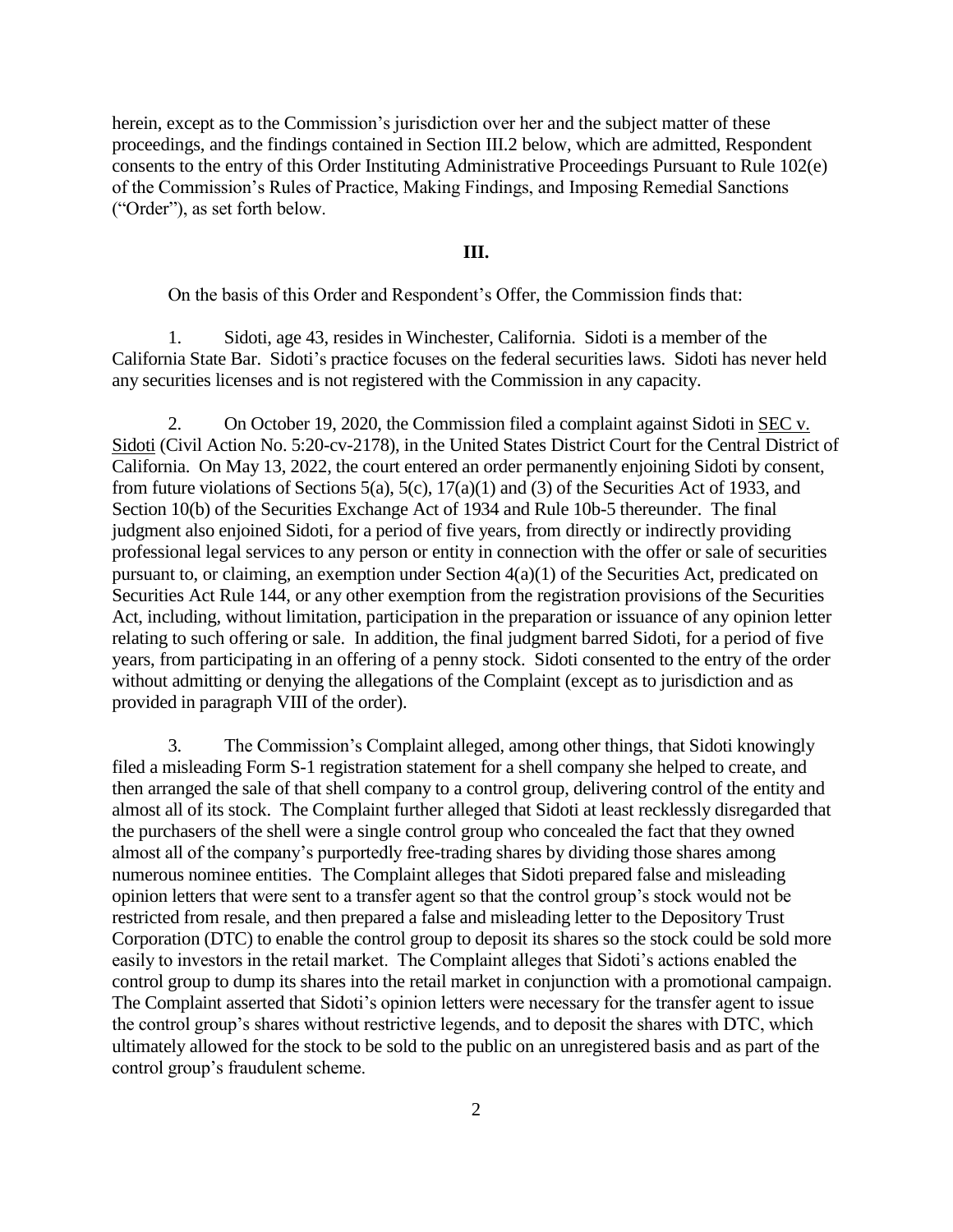In view of the foregoing, the Commission deems it appropriate and in the public interest to impose the sanction agreed to in Respondent Sidoti's Offer.

Accordingly, it is hereby ORDERED pursuant to Rule 102(e)(3)(i) of the Commission's Rules of Practice, effective immediately, that**:**

A. Sidoti is suspended from appearing or practicing before the Commission as an attorney for five years from the date of the Order.

B. After five years from the date of the Order, Respondent may request that the Commission consider Respondent's reinstatement by submitting an application to the attention of the Office of the General Counsel.

C. In support of any application for reinstatement to appear and practice before the Commission as an attorney, Respondent shall provide a certificate of good standing from each state bar where Respondent is a member.

D. In support of any application for reinstatement, Respondent shall also submit a signed affidavit truthfully stating, under penalty of perjury:

- 1. That Respondent has complied with the Commission suspension Order, and with any related orders and undertakings including any orders in SEC v. Sidoti or any related Commission proceedings, including any orders requiring payment of disgorgement or penalties;
- 2. That Respondent is not currently suspended or disbarred as an attorney by a court of the United States (or any agency of the United States) or the bar or court of any state, territory, district, commonwealth, or possession;
- 3. That Respondent, since the entry of the Order, has not been convicted of a felony or a misdemeanor involving moral turpitude that would constitute a basis for a forthwith suspension from appearing or practicing before the Commission pursuant to Rule 102(e)(2);
- 4. That Respondent, since the entry of the Order:
	- a. has not been charged with a felony or a misdemeanor involving moral turpitude as set forth in Rule 102(e)(2) of the Commission's Rules of Practice, except for any charge concerning the conduct that was the basis for the Order;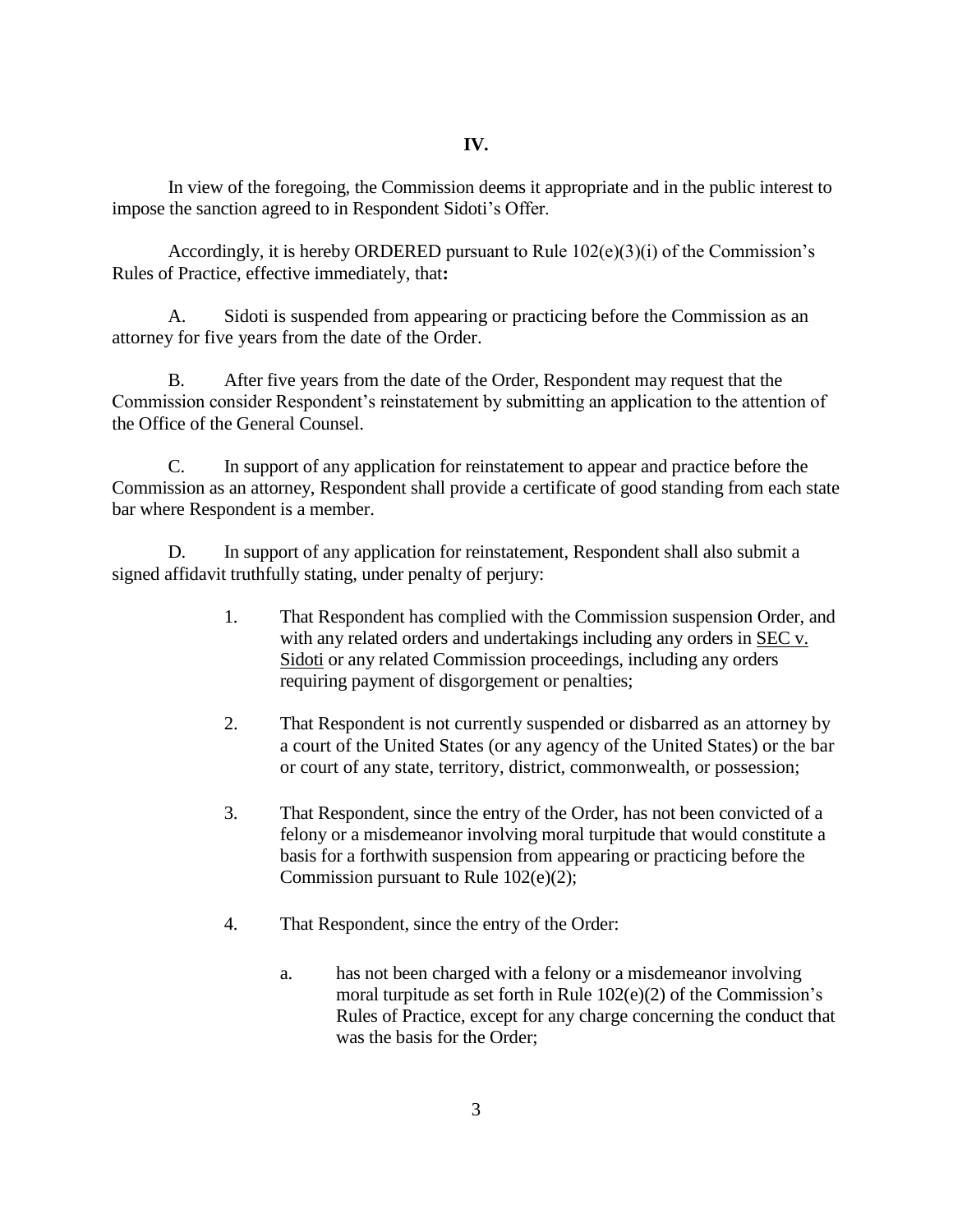- b. has not been found by the Commission or a court of the United States to have committed a violation of the federal securities laws, and has not been enjoined from violating the federal securities laws, except for any finding or injunction concerning the conduct that was the basis for the Order;
- c. has not been charged by the Commission or the United States with a violation of the federal securities laws, except for any charge concerning the conduct that was the basis for the Order;
- d. has not been found by a court of the United States (or any agency of the United States) or any state, territory, district, commonwealth, or possession, or any bar thereof to have committed an offense (civil or criminal) involving moral turpitude, except for any finding concerning the conduct that was the basis for the Order;
- e. has not been charged by the United States (or any agency of the United States) or any state, territory, district, commonwealth, or possession, civilly or criminally, with having committed an act of moral turpitude, except for any charge concerning the conduct that was the basis for the Order; and
- f. has not been subject to disciplinary action by a bar, court or agency of any state for violations of applicable rules of professional conduct, except for any charge concerning the conduct that was the basis for the Order;
- 5. That Respondent's conduct is not at issue in any pending investigation of the Commission's Division of Enforcement or any criminal law enforcement investigation.
- 6. That Respondent is not the subject of any complaints to, or investigations by, the bar or court of any state, territory, district, commonwealth, or possession, except to the extent that such complaints concern the conduct that was the basis for the Order;
- 7. That Respondent has complied with any and all orders, undertakings, or other remedial, disciplinary, or punitive sanctions resulting from any action taken by the bar or court of any state, territory, district, commonwealth, or possession, or other regulatory body; and
- 8. That Respondent undertakes to notify the Office of General Counsel immediately in writing if any information submitted in support of the application for reinstatement becomes materially false or misleading or otherwise changes in any material way while the application is pending.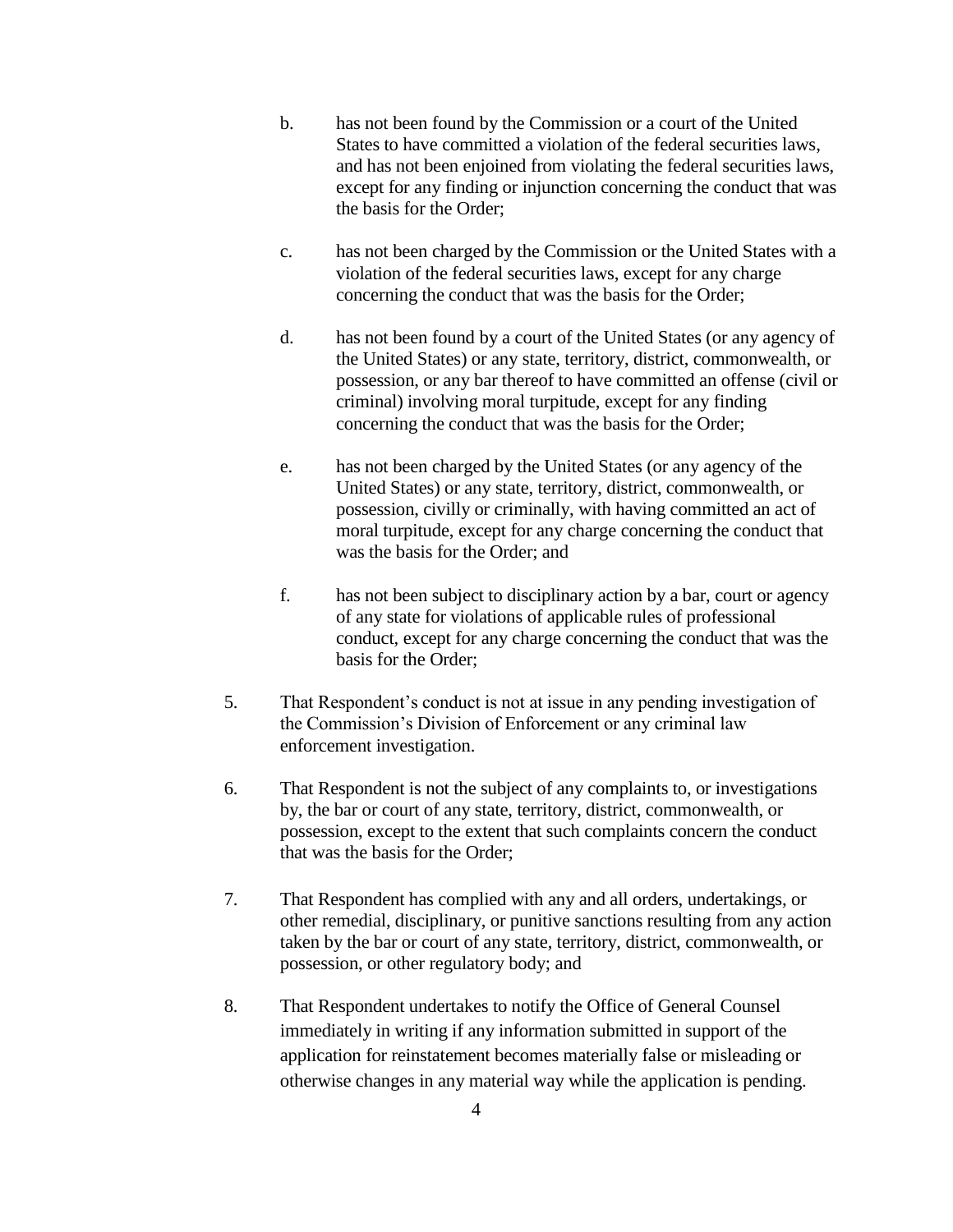- E. Respondent shall also provide a detailed description of:
	- 1. Respondent's professional history since the imposition of the Order, including

(a) all job titles, responsibilities and role at any employer;

(b) the identification and description of any work performed for entities regulated by the Commission, and the persons to whom Respondent reported for such work;

- 2. The circumstances under which Respondent's membership in a state bar or any court for which Respondent was a member has lapsed or otherwise is no longer active and an explanation of why for each; and
- 3. Respondent's plans for any future appearance or practice before the Commission.

F. The Commission may conduct its own investigation to determine if the foregoing attestations are accurate.

G. If Respondent provides the documentation and attestations required in this Order and the Commission (1) discovers no contrary information therein, and (2) determines that Respondent truthfully and accurately attested to each of the items required in Respondent's affidavit, and the Commission discovers no information, including under Paragraph F, indicating that Respondent has violated a federal securities law, rule or regulation or rule of professional conduct applicable to Respondent since entry of the Order (other than by conduct underlying Respondent's original Rule 102(e) suspension), then, unless the Commission determines that reinstatement would not be in the public interest, the Commission shall reinstate the respondent for cause shown.

H. If Respondent is not able to provide the documentation and truthful and accurate attestations required in this Order or if the Commission has discovered contrary information, including under Paragraph F, the burden shall be on the Respondent to provide an explanation as to the facts and circumstances pertaining to the matter setting forth why Respondent believes cause for reinstatement nonetheless exists and reinstatement would not be contrary to the public interest. The Commission may then, in its discretion, reinstate the Respondent for cause shown.